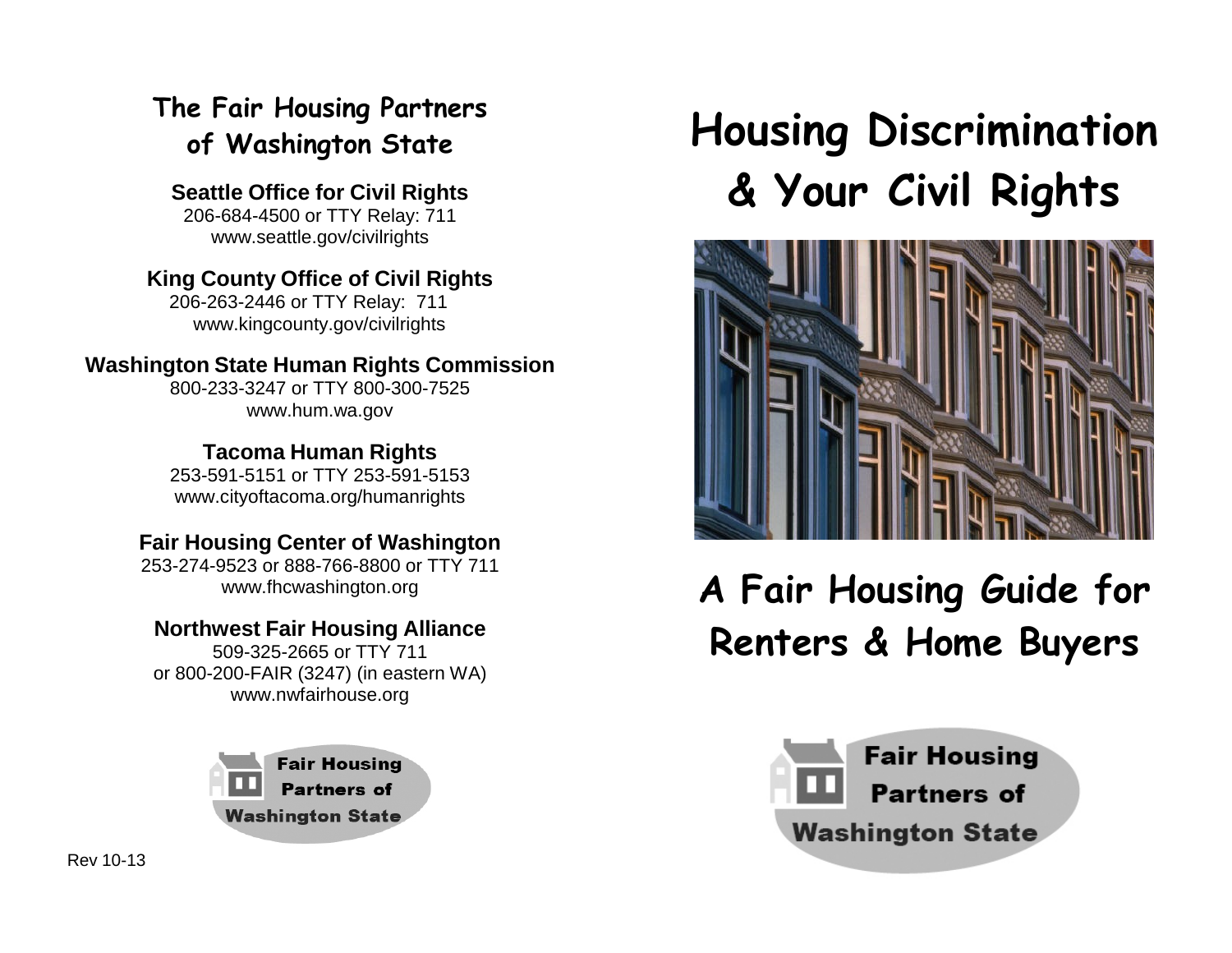# **Table of Contents**

| Discrimination can be stopped                     |    |  |
|---------------------------------------------------|----|--|
| What is housing discrimination?                   |    |  |
| Who do fair housing laws protect?                 | 3  |  |
| What are some examples of housing discrimination? | 4  |  |
| What housing is covered under the law?            | 6  |  |
| What is not discrimination?                       |    |  |
| What can I do about discrimination?               | 8  |  |
| What if I am retaliated against?                  | 8  |  |
| What do the fair housing agencies do?             | 9  |  |
| What's the best way to protect myself?            | 10 |  |
| What will happen if I file a complaint?           | 11 |  |
| What happens if I win my case?                    | 12 |  |
| Why should I go to the government for help?       |    |  |

#### **Questions and Answers About:**

| Rental Applications and Interviews          | 14 |
|---------------------------------------------|----|
| Credit Checks, Deposits and Rental Policies | 15 |
| Home Buying and Home Loans                  | 16 |
| <b>Limited-English Speakers</b>             | 17 |
| Discrimination Based on National Origin     | 18 |
| <b>Families with Children</b>               | 19 |
| People with Disabilities                    | 20 |
| Sex Discrimination & Sexual Harassment      | 21 |
| <b>Sexual Orientation</b>                   | 22 |
| Section 8 Housing Choice Vouchers           | 23 |
|                                             |    |

### **Where can I go for help?** 24

**Produced with a grant from the U.S. Department of Housing and Urban Development's Fair Housing Assistance Program. Adapted from a publication by the Seattle Office for Civil Rights.**



**Available in alternate formats. 206-263-2446 or TTY Relay: 711**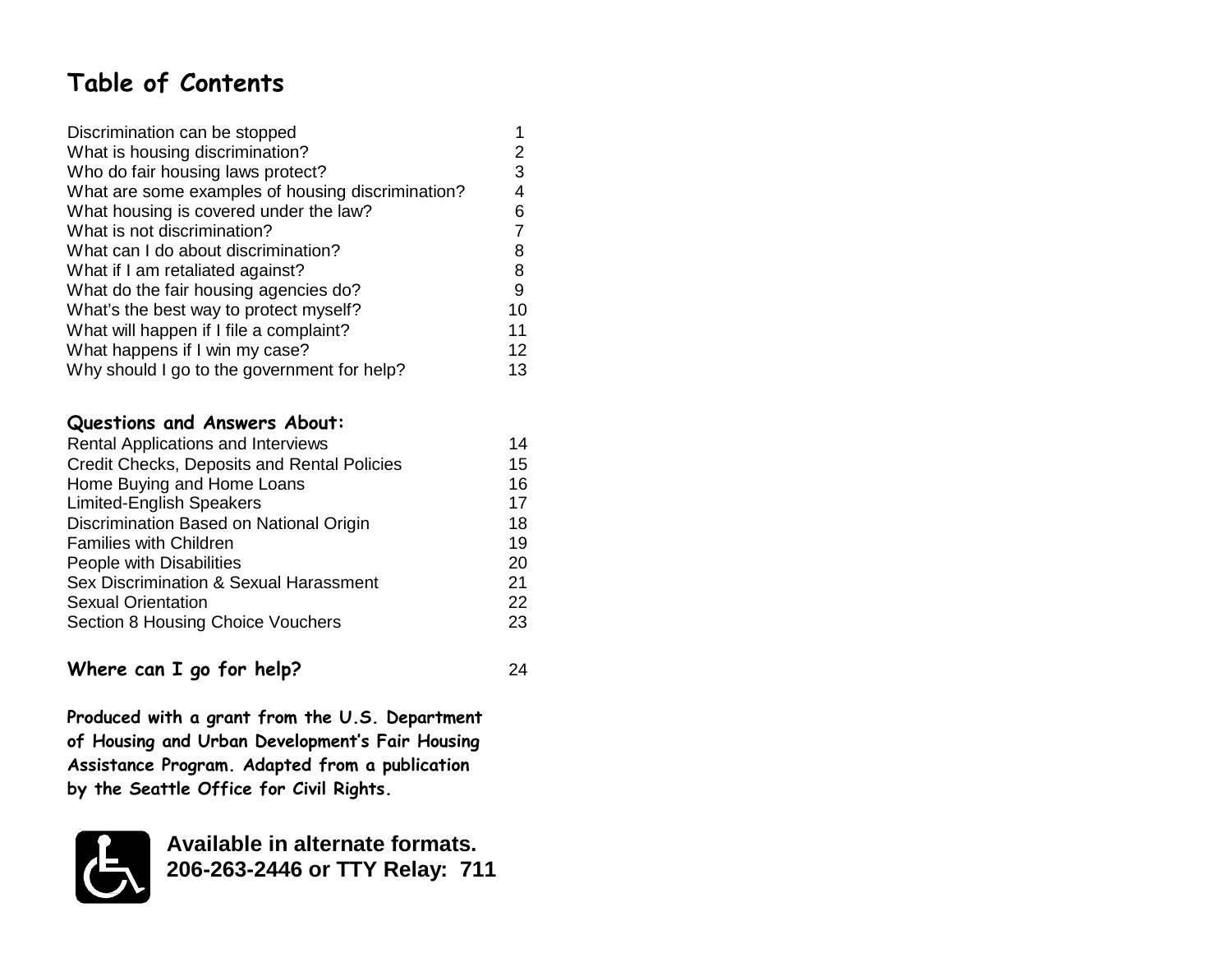# **Where can I go for help?**

# **The Fair Housing Partners of Washington State!**

### **Seattle Office for Civil Rights**

Enforces anti-discrimination laws within the city limits of Seattle. 206-684-4500 or TTY 206-684-450[3](http://www.seattle.gov/civilrights) [www.seattle.gov/civilrights](http://www.seattle.gov/civilrights)

#### **King County Office of Civil Rights**

Enforces anti-discrimination laws within unincorporated King County. 206-263-2446 or TTY Relay: 711 [www.kingcounty.gov/civilrights](http://www.kingcounty.gov/civilrights)

#### **Washington State Human Rights Commission**

Enforces anti-discrimination laws throughout Washington. 800-233-3247 or TTY 800-300-7525 [www.hum.wa.gov](http://www.hum.wa.gov/)

#### **Tacoma Human Rights**

Enforces anti-discrimination laws within the city limits of Tacoma. 253-591-5151 or TTY 253-591-515[3](http://www.cityoftacoma.org/humanrights) [www.cityoftacoma.org/humanrights](http://www.cityoftacoma.org/humanrights)

#### **Fair Housing Center of Washington**

Advocates for renters and home buyers in western Washington. 253-274-9523 or 888-766-8800 or TTY 71[1](http://www.fhcwashington.org/) [www.fhcwashington.org](http://www.fhcwashington.org/)

### **Northwest Fair Housing Alliance**

Advocates for renters and home buyers in eastern Washington. 509-325-2665 or TTY 711 or 800-200-FAIR (3247) in 509 area cod[e](http://www.nwfairhouse.org/) [www.nwfairhouse.org](http://www.nwfairhouse.org/)

# **Discrimination can be stopped.**

Every day, housing discrimination occurs in Washington State, and too often, the victims of discrimination feel powerless to stop it. If you suspect that someone has treated you unfairly because of your race, color, the country you come from, or the language you speak, you should know about your rights. If you have searched for a home to rent or buy, and were turned away because you have children, because you have a disability or because you are gay, you should know that there are places to go for help.

The Fair Housing Partners of Washington State is a partnership of enforcement agencies and advocacy organizations. We are a resource if you have questions and concerns about your treatment in housing.

If you feel you are being treated unfairly, and suspect it is for discriminatory reasons, learn about your rights under the law. Find out how to protect yourself and your family.

This fair housing guide outlines your protections under the state and local anti-discrimination laws and provides information about steps you can take to stop discrimination.



**There are several ways to deal with discrimination. We can help you find the one that works best for you. We answer questions by phone or appointment, provide free fair housing training, and publish useful materials about your civil rights. All our services are free of charge and confidential. Interpreters are provided as needed.**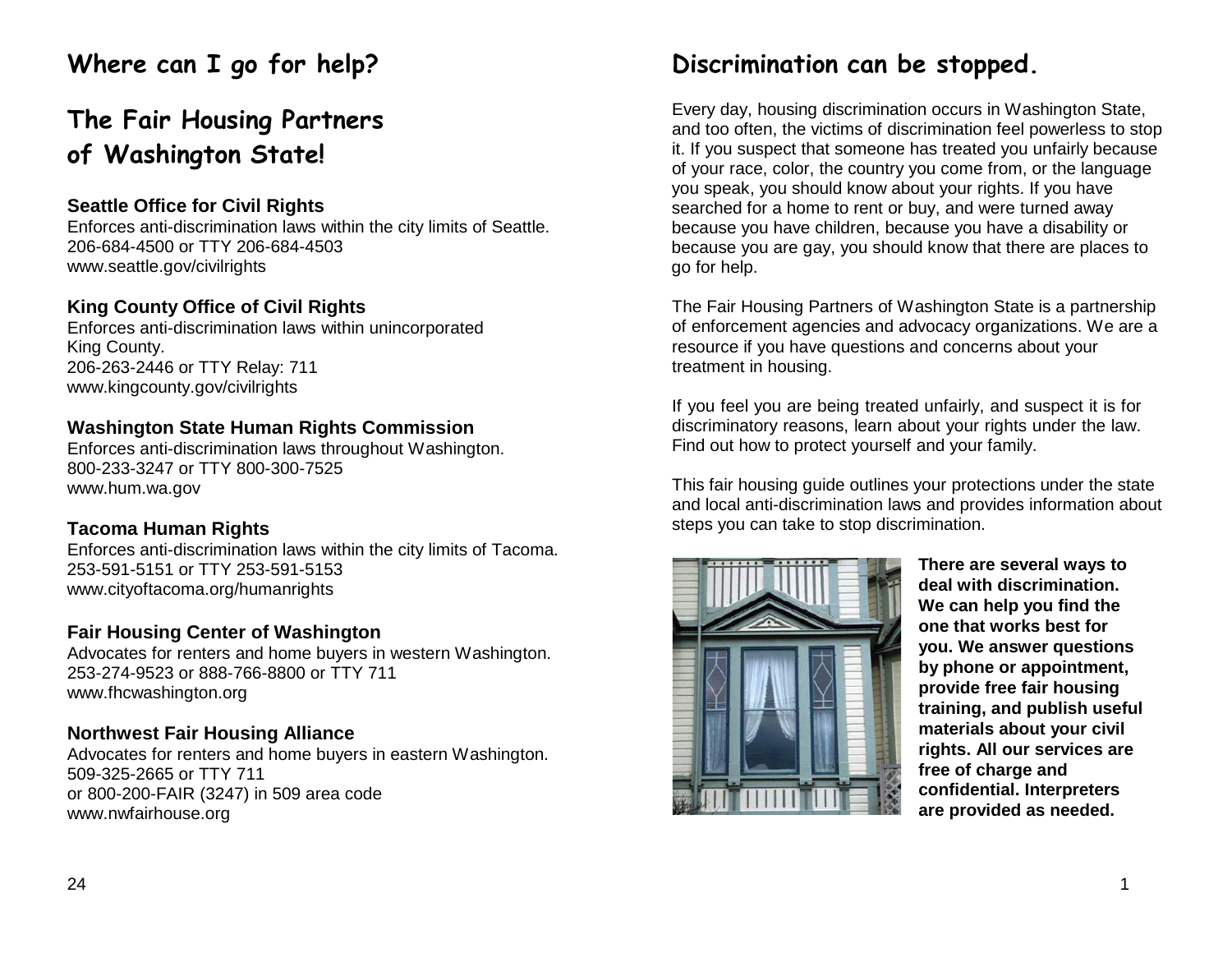# **What is housing discrimination?**

If you are trying to rent or buy a home in Washington state, housing discrimination may be occurring if you are treated differently from others because of your:

- - race disability
- 
- color use of a se rvice animal

marital status

- national origin
	- religion/creed sex
- family/parental status
- 

Fair housing laws make it illegal for landlords, managers, home owners, real estate agents, mortgage brokers, lenders and others to discriminate against anyone on the basis of these characteristics, which are called "protected classes."

The local agency in your area may have additional protections on the basis of your:

- 
- age **•** political ideology
- sexual orientation veteran/military sta tus
- - qender identity **•** ancestry
- participation in Section 8 program

For a list of the civil rights agencies, see "Where can I go for help?" on page 24.



# **Section 8 Housing Choice Vouchers**

### **I applied for an apartment and the manager said he doesn't accept Section 8 tenants. Is this legal?**

Not in some areas. Participants in the Section 8 Housing Choice Voucher program are protected from discrimination in Seattle, unincorporated King County, and Bellevue. In these areas, a landlord cannot reject applicants simply because they use a Section 8 voucher.

### **What should I do if I was turned down because I receive Section 8 assistance?**

If this happened in Seattle, contact the Seattle Office for Civil Rights; in unincorporated King County, call the King County Office of Civil Rights. Agency contact information is on page 24. If you were turned away because of Section 8 in the City of Bellevue, contact Code Compliance, Department of Planning & Community Development, 425-452-4570. Also, let the housing authority that issued your voucher know what happened, and they can try to work with the landlord to correct the problem.

### **I have a Section 8 voucher, but landlords keep telling me that I don't meet minimum income requirements. What can I do?**



Call your local fair housing agency. Many landlords require tenants to have an income equal to three times the amount of monthly rent. They should use only your portion of the rent to make that calculation.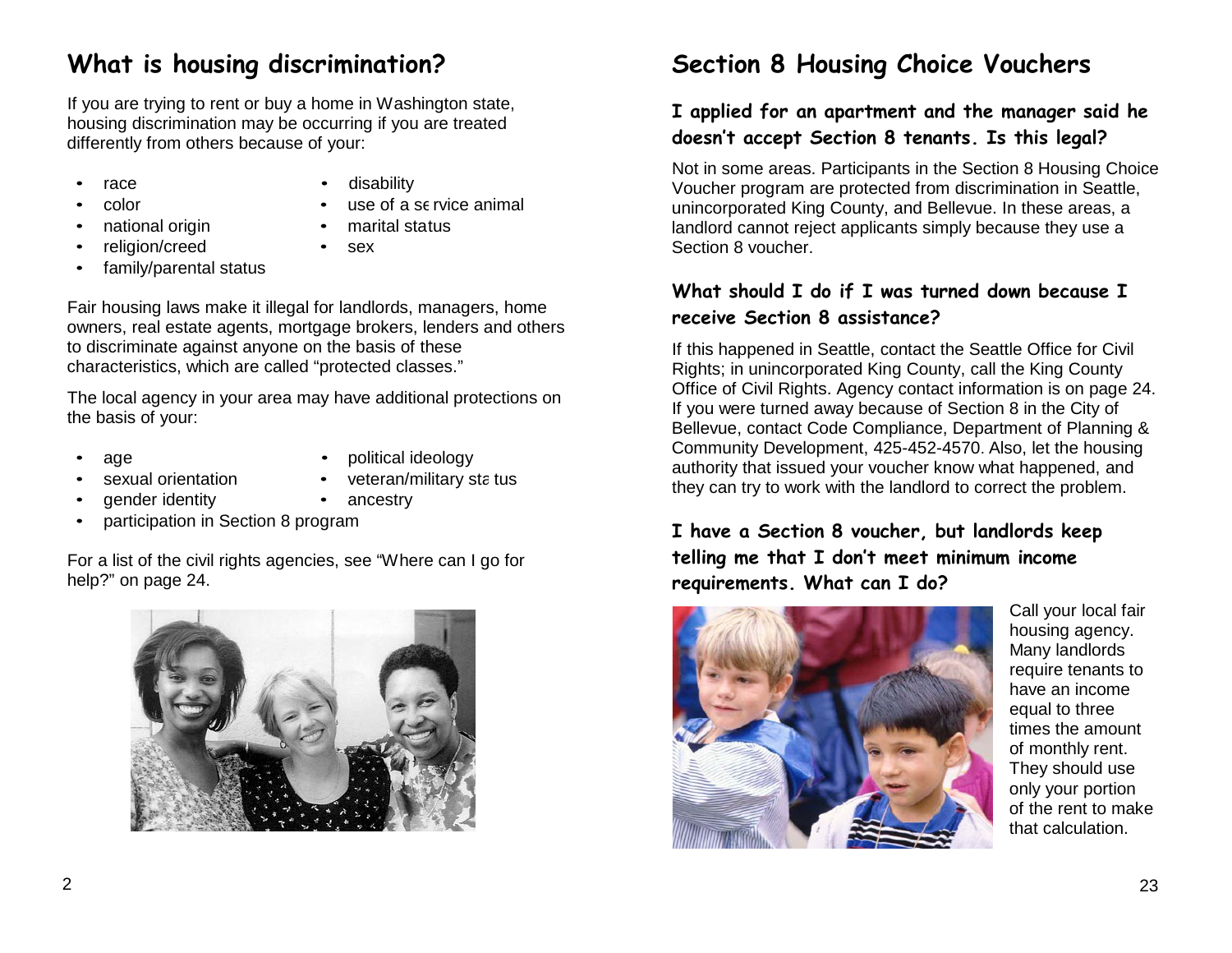# **Sexual Orientation**

**My partner and I are gay. We tried to rent a onebedroom apartment, but the manager insisted that we take a two-bedroom unit. Is this legal?**

No. It is illegal for a manager to limit your choice of available units based on your protected class. You should contact your local fair housing agency and discuss filing a complaint based on sex, marital status or sexual orientation.

### **I live in an apartment complex in Seattle. One of my neighbors harasses me because I am a lesbian. My landlord won't do anything about it. What can I do?**

If you tell your landlord about the problem, he is legally obligated to take appropriate action. This may include conducting an investigation of his own, and if needed, working with those involved to end the harassment. If the landlord fails to take any action, he may be liable in a discrimination complaint.



Remember, sexual orientation is a protected class throughout Washington state. See page 24 for contact information.

# **Who do fair housing laws protect?**

If you believe you have experienced discrimination based on your protected class, contact your local agency.

| <b>Discrimination</b><br>based on:         | <b>Examples of who is protected:</b>                                                                           |
|--------------------------------------------|----------------------------------------------------------------------------------------------------------------|
| Race                                       | People who are African American, Asian,<br>Caucasian, Native American, etc.                                    |
| <b>Color</b>                               | People who are black, white, brown, etc.                                                                       |
| <b>National Origin/</b><br><b>Ancestry</b> | Immigrants or refugees and/or people whose<br>families were immigrants or refugees.                            |
| <b>Religion/Creed</b>                      | Muslims, Christians, Jews, Hindus, Atheists,<br>people with strong principles/beliefs, etc.                    |
| Sex/Gender                                 | Men or women                                                                                                   |
| <b>Disability</b>                          | People who are deaf, blind, mobility-disabled,<br>people with psychiatric disabilities, etc.                   |
| Use of a<br><b>Service Animal</b>          | People with disabilities who use guide dogs<br>or service animals (includes companion<br>animals)              |
| <b>Family or</b><br><b>Parental Status</b> | Families with children under 18, including<br>pregnant women, legal guardians, etc.                            |
| <b>Marital Status</b>                      | People who are married, single, divorced,<br>separated, widowed, cohabiting, etc.                              |
| Age                                        | Children and adults of all ages                                                                                |
| <b>Sexual</b><br><b>Orientation</b>        | People who are gay, lesbian, bisexual,<br>heterosexual, etc.                                                   |
| <b>Gender Identity</b>                     | People who are transsexuals, transgendered,<br>transvestites, etc.                                             |
| <b>Section 8</b><br><b>Participation</b>   | Participants in the federal Section 8 Housing<br>Choice Voucher program                                        |
| <b>Political</b><br>Ideology               | People with ideas or beliefs relating to any<br>aspect of government, including political<br>parties or groups |
| Veteran/<br><b>Military Status</b>         | Honorably discharged veterans, active or<br>reserve members in any branch of the U.S.<br>armed forces          |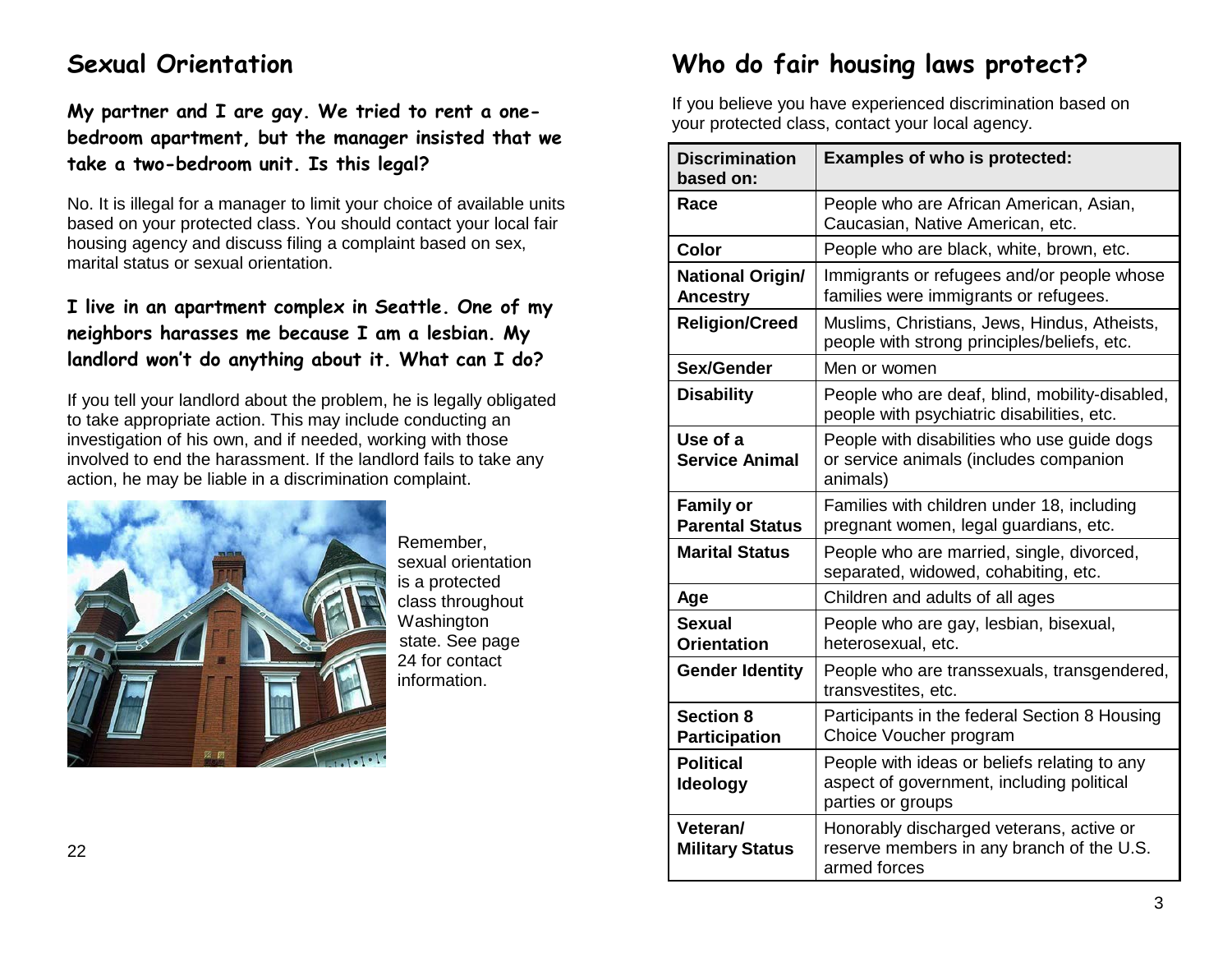# **What are some examples of housing discrimination?**

#### **Preferential Advertising**

A housing provider advertises available homes, using terms such as "adult community," "no students accepted" or "Christians only."

#### **Misrepresenting the Availability of Housing**

An Asian immigrant who has a noticeable accent calls in response to a rental ad. The property manager tells him that the house he wants to see is already taken. Later the immigrant learns the house is still available.

#### **"Steering"**

An African American couple looking for a new home is pressured by their real estate agent to purchase in an area where many African Americans live.

#### **Refusal to Rent**

A family tries to use its Section 8 voucher and is told that the apartment building has a "No Section 8" policy.

#### **Unreasonable Occupancy Limits**

An apartment manager tells a family that the two-bedroom unit they wish to rent is too small. He says his policy requires each child in the family to have a separate bedroom.

#### **Exclusion of Children**

A family is not allowed to rent a third floor apartment because "children are too noisy and will bother the tenants below."

#### **Refusal to Allow "Reasonable Modifications"**

A tenant with a disability is not allowed to install grab bars in her bathroom, even though they make her apartment more accessible.

#### **Racial Harassment**

A landlord makes negative comments about a tenant's race, friends and family, and issues unfair violation notices.

# **Sex Discrimination & Sexual Harassment**

#### **Is sexual harassment the same as sex discrimination?**

No. Sex discrimination doesn't necessarily involve someone making unwanted sexual advances or remarks. It does involve people being treated differently from others simply because of their sex. For example, sex discrimination might involve a woman trying to rent a house who is turned down because the owner "wants a man around to do repairs."

### **My landlord makes offensive sexual remarks to me and keeps asking for sexual favors. Am I protected?**

Yes. Sexual harassment is a form of sex discrimination. It can include unwanted sexual attention such as touching, advances, or unwelcome requests for sexual favors. It is illegal for your landlord to withhold services, threaten eviction, or otherwise coerce you into going along with these requests. Sexual harassment can also come from other tenants. A landlord is liable if he knows about this harassment but fails to take appropriate action.

### **What can I do if I am being sexually harassed?**

- Say "No" clearly. Tell your harasser to stop.
- Write down exactly what was said and done, noting the date, time and place.
- Get support from friends and family so you do not feel alone.
- If the harasser is another tenant or a staff member, request that the manager take steps to resolve the problem. If the manager is the harasser, contact the property owner. Put all contact efforts in writing and keep copies for yourself.
- Remember that fair housing agency staff is available to talk with you about your situation. You have the right to file a complaint.
- Contact your local fair housing agency for a copy of our Harassment and Retaliation Policy.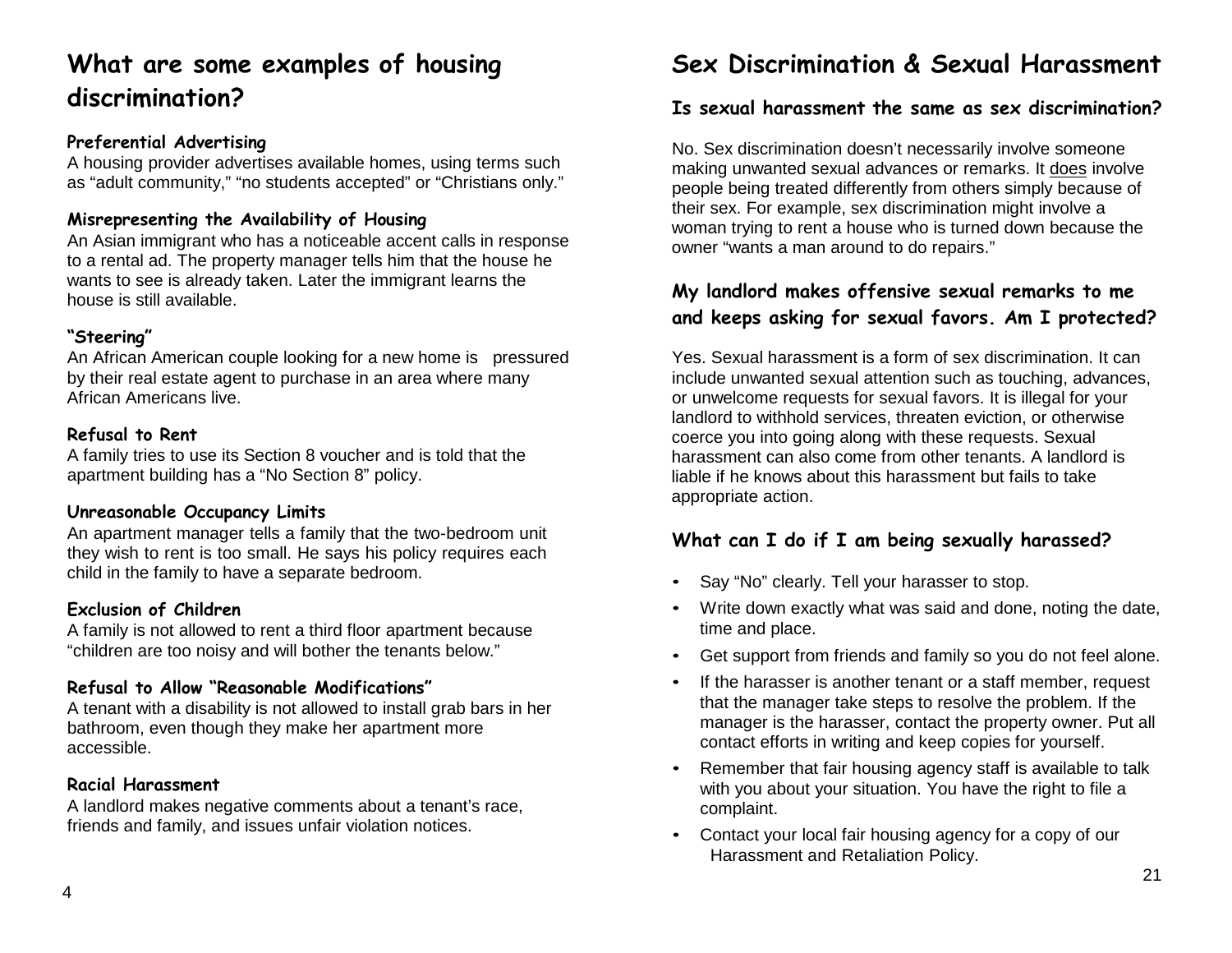# **People with Disabilities**

### **I use a wheelchair. When I apply for housing, my application is often turned down. What can I do?**

Discrimination against people with disabilities takes many forms. Some landlords simply refuse to rent to applicants with disabilities. Others charge extra fees to tenants who use wheelchairs or have service animals. Still others will not allow tenants with disabilities to make accessibility modifications. All of these actions are prohibited under the law. Contact your local fair housing agency.

### **Is my landlord supposed to pay for accessibility improvements in my apartment?**

No. Generally, you are responsible for the costs of accessibility improvements unless the property receives federal funds. By law, your landlord must allow you to make reasonable alterations or additions to your unit if these changes are needed to improve accessibility.

### **What does the law say about service animals?**

"No pets" policies must be waived for people with physical, sensory or mental disabilities who require the use of service or companion animals. You may have to provide documentation from your treatment provider. The landlord should not charge you a pet deposit. Contact your local fair housing agency for a copy of our Service Animal Policy.

### **If I need an accommodation, what should I do?**

We recommend that you put any requests to your landlord in writing and keep a copy. You do not need to reveal the nature of your disability (only that you have one), but you do need to describe the kind of accommodation you need. Contact your local fair housing agency for a copy of our Reasonable Accommodations Policy with information and sample letters.

#### **Sexual Harassment**

A woman lives alone in an apartment complex, and the manager keeps making unwelcome sexual comments to her.

#### **Refusal to Provide Services**

A Muslim tenant requests repairs, but the landlord does not respond as promptly as he does for Christian tenants. Often, repairs for Muslim residents are not made at all.

#### **Retaliation**

After experiencing discrimination, a tenant asserts her fair housing rights by complaining to her apartment manager. The manager then raises her rent significantly.

#### **Unfair Lending Practices**

A Hispanic family applies for a home loan at a bank. Although they meet the financial qualifications, they are turned down. Qualified non-Hispanic applicants are not treated this way.



**Discrimination isn't always obvious, and sometimes what seems to be discrimination may not be. Keep in mind, we cannot determine if discrimination occurred until all the facts are carefully considered. If you believe you have experienced unfair treatment, call your local fair housing agency.**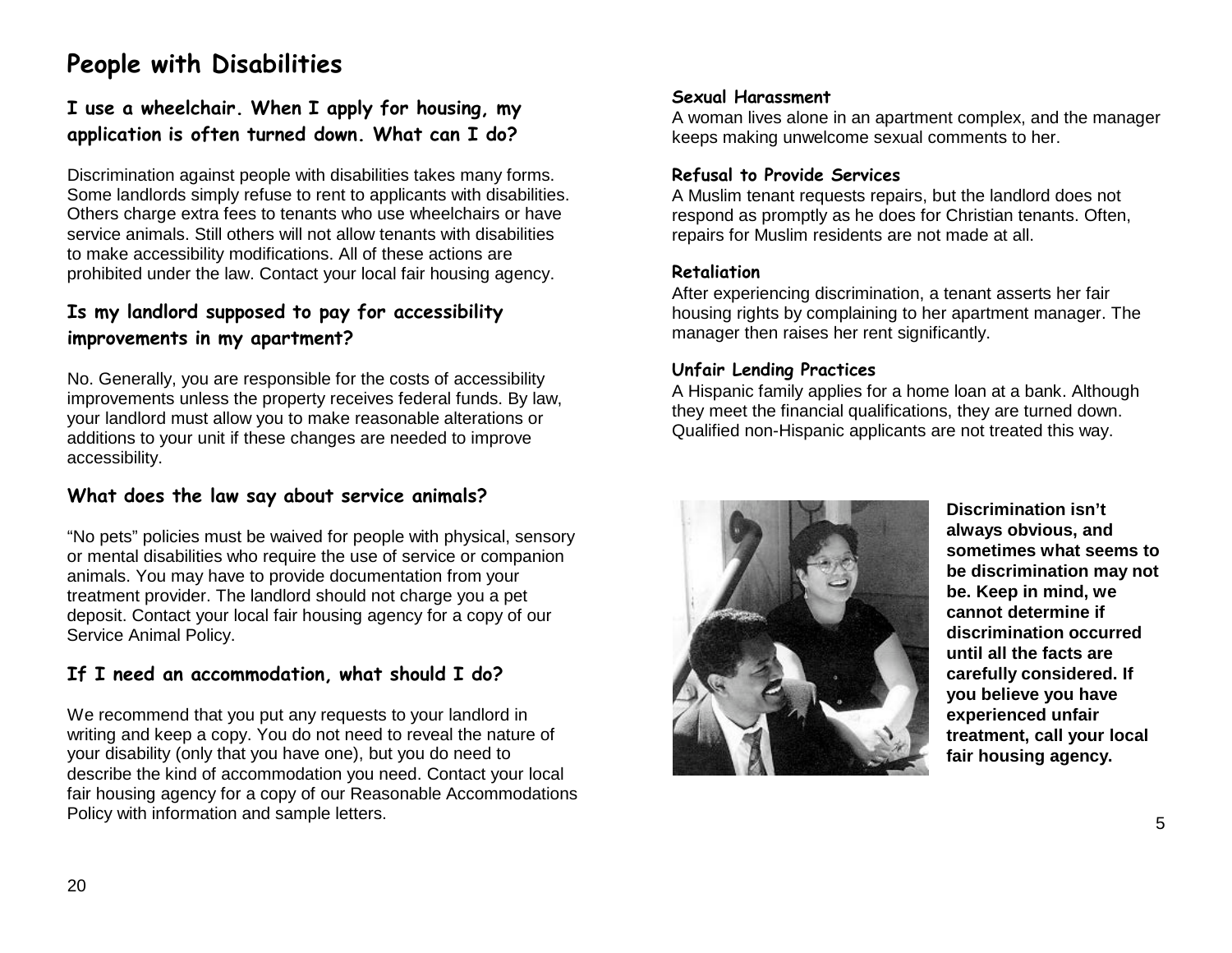# **What housing is covered under anti-discrimination laws?**

You have the right to equal treatment in housing regardless of where you live or seek to live. Civil rights laws apply to apartments, single-family homes, condominiums, motels, hotels and rooming houses. They also apply to "mother-in-law apartments" or accessory dwelling units. The property can be rented, leased or sold.

### **The law also prohibits discriminatory acts related to**

- Mortgage lending by banks and other financial institutions
- Home construction and the sale of vacant lots
- Real estate services and transactions
- The availability of homeowner's insurance
- Advertising regarding rental, sale or financing of homes
- Operation of government housing programs.



**If you have a question or if you wish to file a complaint of discrimination, call your local fair housing agency. Contact information is on page 24. Our services are free of charge.**

# **Families with Children**

### **A landlord told me that only adults can live in her building. Is this legal?**

"Adults only" apartments that specifically exclude children under 18 are illegal. However, some age-restricted housing is permissible under very limited conditions. A building can legally exclude families with children under 18 or all people under 55 or 62 years of age (depending on the program), if it meets strict federal guidelines to qualify as "housing for older persons."

### **What if a landlord won't rent upper-floor units to families because of noise or safety concerns?**

This is considered segregation in housing, and it's illegal. An



apartment manager may not restrict the placement of tenants based on their "familial or parental status." They cannot legally act on the assumption that tenants with children will be noisier, cause more damage or be less safe than others.

### **A landlord said I have too many children to live in his building. Can I be turned down for this reason?**

This is legal only if your family's tenancy would violate your local fair housing agency's occupancy guidelines. Managers cannot set arbitrary or unreasonable occupancy limits. Rules such as "one child per bedroom" or "no children of opposite sexes in the same room" also are not permissible. If you have been told that you have too many children for a dwelling, contact your local fair housing agency immediately to discuss the situation.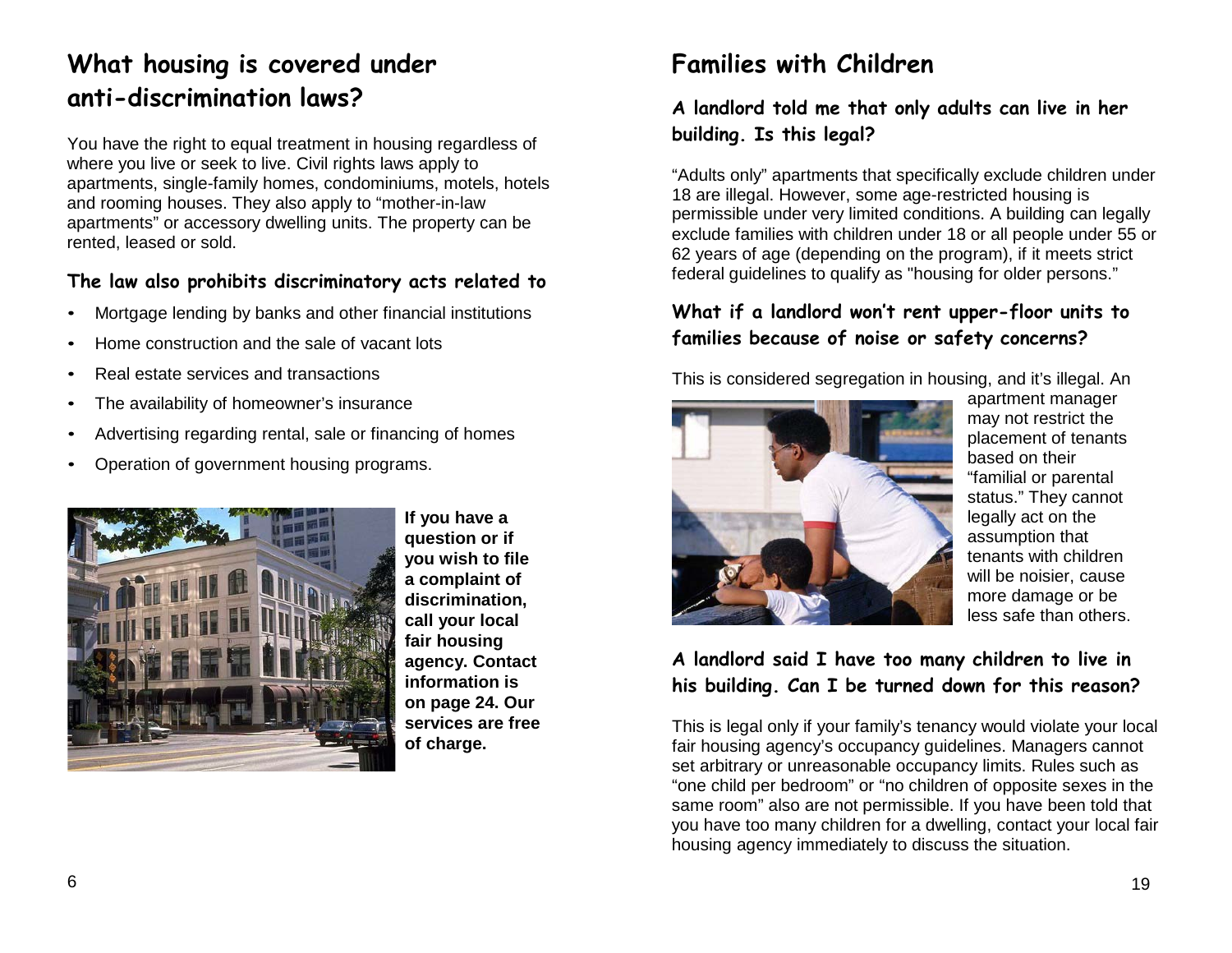# **Discrimination Based on National Origin**

**Immigrants in my building are treated worse than the other tenants. The landlord won't do repairs when we need them. What can be done?**

If your landlord denies service because of your national origin, your language or because you are an immigrant, he is breaking the law. Your local fair housing agency can investigate your case. Make sure you file a complaint within the time period for your local agency. Your local agency can also give you specific information about your rights.

### **Can a landlord ask about my immigration status in an interview? What about my Social Security number?**

A private landlord is not allowed to ask you any question that requires you to reveal your national origin or ancestry. Your immigration status is not pertinent rental information, and should not be used to make discriminatory selection decisions. Call your local fair housing agency to see if the landlord's actions warrant a closer look.

Most landlords use Social Security numbers to run a credit check and that is allowed under fair housing laws as long as the landlord asks all applicants to provide a Social Security number. Landlords need information that shows you can pay the rent and follow the tenant rules. If you don't have a Social Security number, you may want to ask what alternate documents the landlord will accept that show you would be a good tenant. For additional information, contact your local fair housing agency.

### **I'm not a citizen and I don't have all my immigration papers. Can I still file a complaint of discrimination?**

We serve all people who need our services. Fair housing agencies will not ask you, nor do they need to know about your immigration or citizenship status in order for you to file a complaint.

# **What is not discrimination?**

Unfortunately, fair housing agencies can't help you with all housing-related problems, just those concerning violations of your civil rights. Some treatment may be unfair, but not illegal under the laws we enforce. Here are some examples of negative treatment which may be legal:

| <b>Negative Treatment:</b>                                                                                                                                  | <b>Explanation:</b>                                                                                                                |
|-------------------------------------------------------------------------------------------------------------------------------------------------------------|------------------------------------------------------------------------------------------------------------------------------------|
| A landlord refuses to rent a                                                                                                                                | The refusal is legal if the family's                                                                                               |
| two-bedroom apartment to a                                                                                                                                  | tenancy would violate reasonable                                                                                                   |
| family of nine.                                                                                                                                             | occupancy limits.                                                                                                                  |
| A manager asks a tenant                                                                                                                                     | The law allows landlords to                                                                                                        |
| with a disability to remove a                                                                                                                               | exclude service animals that                                                                                                       |
| service animal that bit other                                                                                                                               | pose a direct threat to the health                                                                                                 |
| residents.                                                                                                                                                  | or safety of others.                                                                                                               |
| A person who uses a<br>wheelchair requests that<br>accessibility modifications be<br>made to his apartment, but<br>the landlord refuses to pay<br>for them. | In most cases, the law requires<br>tenants, not landlords, to pay for<br>accessibility improvements in a<br>tenant's living space. |
| A landlord issues a "notice to                                                                                                                              | If the landlord issues this kind of                                                                                                |
| pay rent" when a tenant is                                                                                                                                  | notice to everyone who is                                                                                                          |
| just one day late with the                                                                                                                                  | similarly late, the action is                                                                                                      |
| rent.                                                                                                                                                       | probably legal.                                                                                                                    |
| A Section 8 voucher holder                                                                                                                                  | Landlords may consider tenant                                                                                                      |
| is denied housing because                                                                                                                                   | history as a qualification if they                                                                                                 |
| he was evicted from a                                                                                                                                       | do so with every person who                                                                                                        |
| previous residence.                                                                                                                                         | applies.                                                                                                                           |

If you are not sure whether you have been discriminated against, your local fair housing agency may still be able to help. Sometimes treatment that appears to be legal actually isn't. It is important to talk with expert staff to find out for sure. If we are not able to investigate your case, we will refer you to other organizations that may be able to assist you.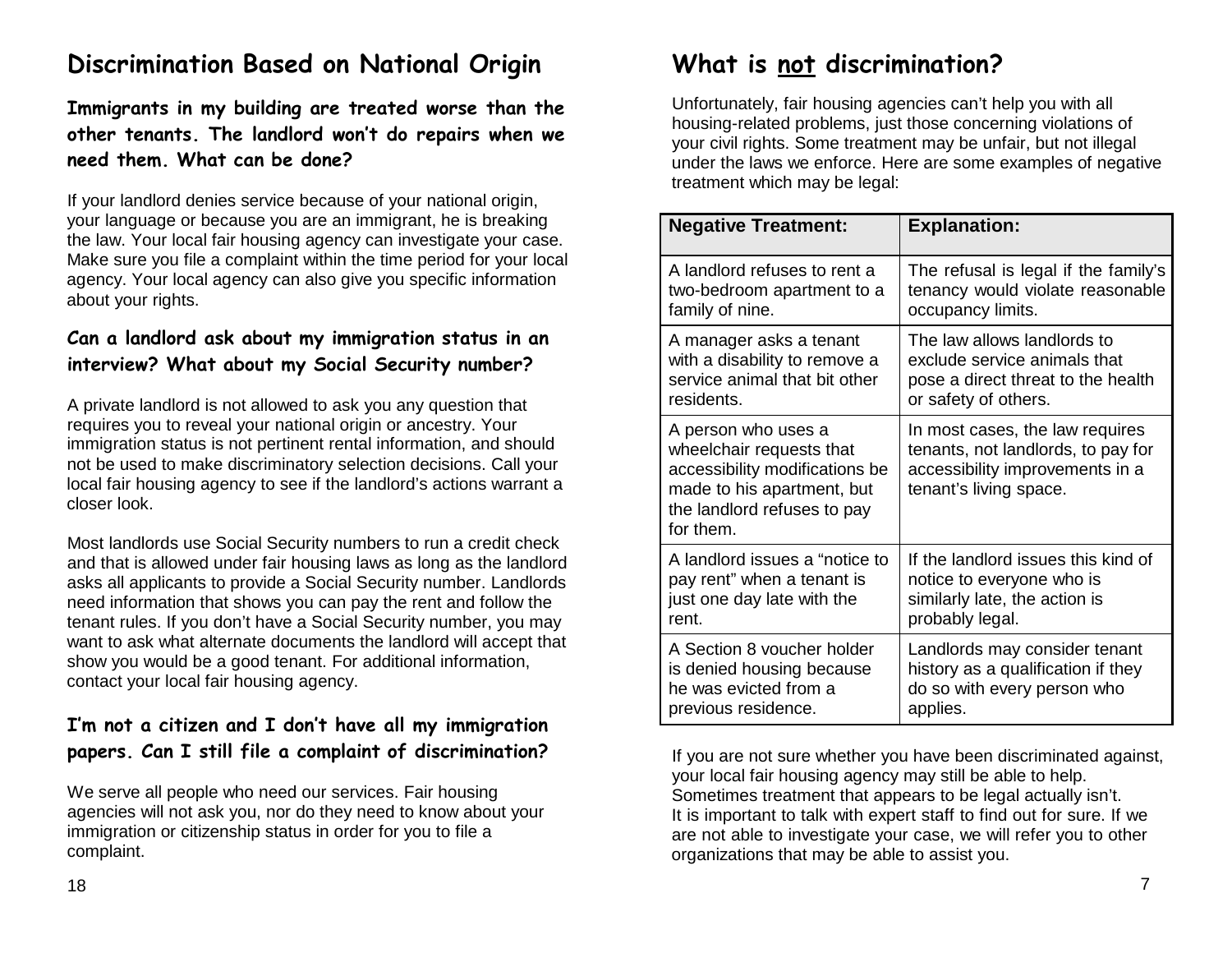# **What can I do about discrimination?**

You have several options for dealing with a discriminatory situation:

- 1. You can contact your local fair housing agency that can investigate your situation or help you reach a fair resolution of your case. See page 24 for a list of fair housing agencies.
- 2. You can hire a private attorney and sue for restitution and damages. Your local fair housing agency can refer you to Legal Aid and Lawyer Referral Service numbers.
- 3. You can contact one of our partner organizations that advocates for fair housing and provides fair housing education and training. See page 24 for contact information.
- 4. You can try to resolve the problem yourself by learning about your civil rights and asserting them to your landlord, manager, real estate agent, etc.

Whatever path you choose, your local fair housing agency will give you specific information to help you make an informed decision. We will also provide you with referrals to other organizations if appropriate.

# **What if I am retaliated against?**

Don't be afraid to fight discrimination. The law protects you from any negative action that is taken against you for filing a complaint or for otherwise asserting your civil rights. If you believe you are being retaliated against, your local fair housing agency may be able to investigate the matter as a separate complaint. Some examples of possible retaliation include:

- A landlord changes the way she handles lease violations after you file a fair housing complaint. For example, you suddenly get parking violation notices on your car even though you have always parked in the same space.
- A landlord tries to evict you after you have been a witness in another tenant's fair housing complaint.

# **Limited-English Speakers**

### **I don't speak English well and some landlords refuse to talk with me when I try to apply. Is this discrimination?**

Probably. A landlord cannot turn away an applicant simply because of a strong accent or because communication with a limited-English speaker presents an extra challenge. This violates laws protecting people on the basis of "national origin." Landlords and managers must make every reasonable effort to communicate. However, landlords have the right to do business in English and are not required to translate applications, lease agreements, etc.

### **Is a landlord required to hire an interpreter to help me through an interview and application process?**

If you need an interpreter, you will probably have to arrange and pay for the service yourself, or you might try getting a friend to help. If a landlord won't let you bring someone who speaks English with you to read through your lease before signing, it could be an act of discrimination. Call your local fair housing agency.

### **My landlord is evicting me because I broke the rules, but I speak very little English and didn't know I was doing anything wrong. What can I do?**

As a tenant, it is your responsibility to follow the rules regardless of your language ability. However, a landlord must give you written notice that you have broken the rules, along with the opportunity to comply before you are evicted. If you understand little English, you should seek help from someone who can interpret official documents you receive or are asked to sign. These might include leases, notices to vacate or court orders regarding eviction.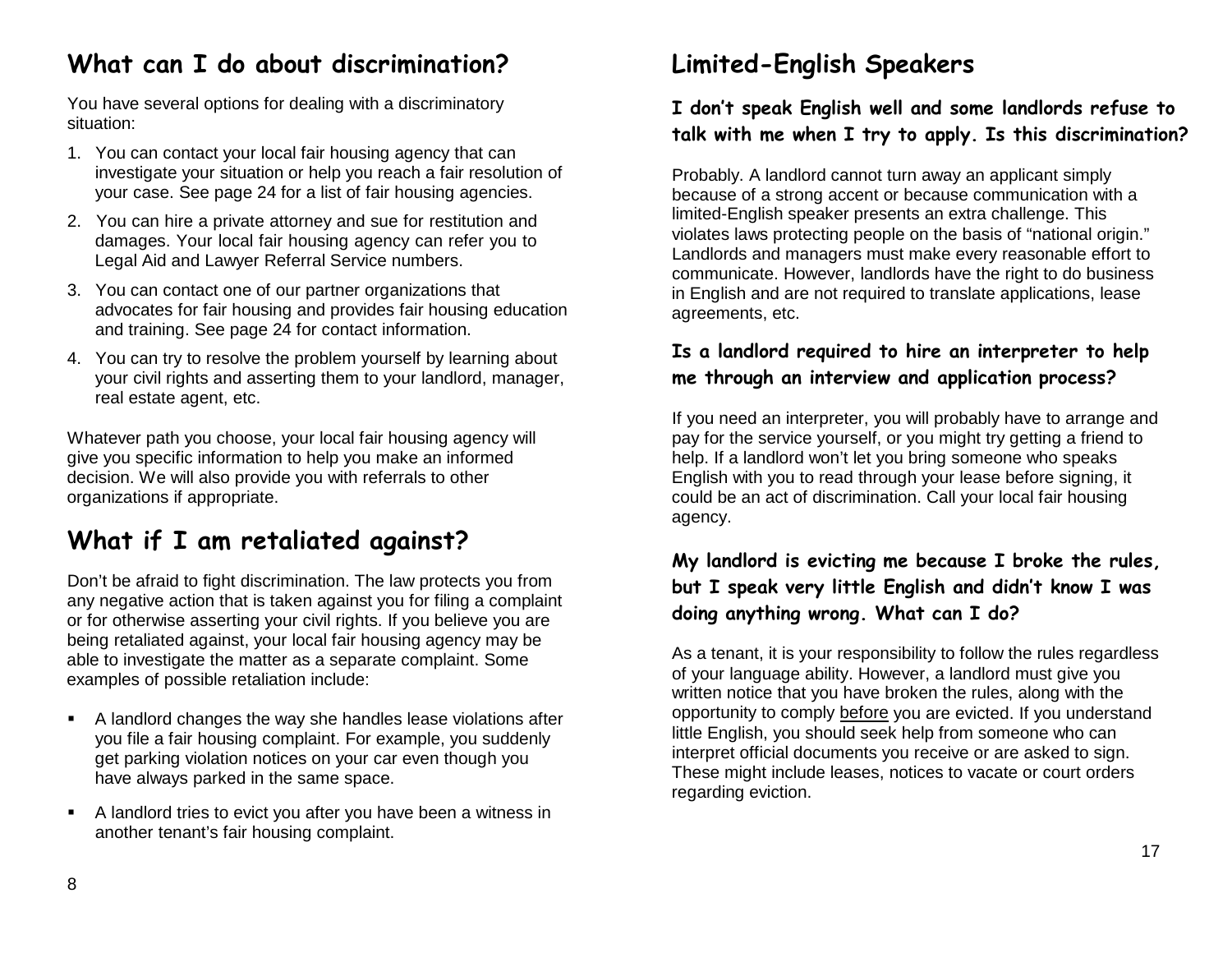# **Home Buying and Home Loans**

**I want to buy a home but I am not familiar with my fair housing rights. What illegal real estate practices should I be aware of?**

It is illegal for real estate agents, mortgage brokers, sellers, lenders or other real estate industry professionals to take certain actions based on race, sex, national origin or other "protected" characteristics. These actions include:

- Owners refusing to sell or negotiate the sale of housing, or falsely denying that housing is available
- Lenders refusing to make mortgage loans or provide information about the availability of loans
- Real estate agents "steering" clients of a particular race to certain neighborhoods.

### **I'm African American and my credit and income are good, but my bank denied a home loan and said I should look at subprime loans. What can I do?**

It is illegal for lenders to deny loans for discriminatory reasons. If you believe you were discriminated against, contact your local fair housing agency. Investigations involving loans can be complicated, so document your claim as thoroughly as possible. See page 10 for other tips.

### **What is a predatory loan and how can I avoid one?**

A predatory loan is a dishonest loan that harms borrowers by making it difficult or impossible to keep up with payments. To avoid becoming a victim, take a free home buyer class; fix your credit before you apply for a loan; shop around and compare loan rates and fees; be sure to get all quotes in writing; and have someone you trust review your documents before you sign them. Contact your local fair housing agency for resources.

# **What do the fair housing agencies do?**

- The fair housing enforcement agencies investigate and mediate cases of alleged discrimination in housing, employment and public accommodations (how businesses treat people).
- We enforce city, county, state and federal anti-discrimination laws.
- We provide free training and presentations to the public about legal rights and responsibilities.
- We publish and distribute educational materials about civil rights and our enforcement services.
- We provide free information and referral to the public for a variety of services.
- We develop anti-discriminatory programs and policies.
- The advocacy groups in the Fair Housing Partners of Washington State advocate for the fair housing rights of renters and home buyers.

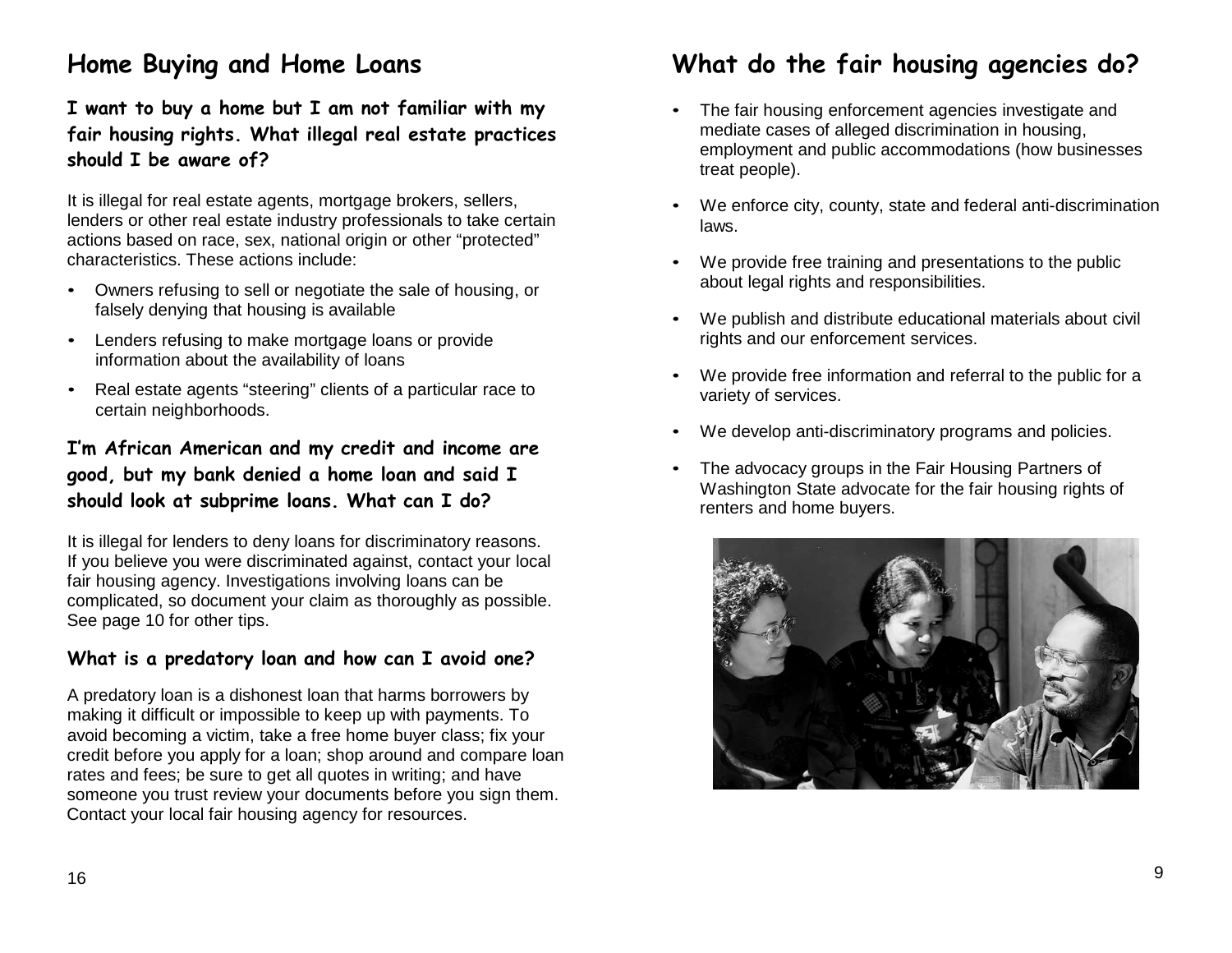# **What is the best way to protect myself if I experience discrimination?**

#### **Act Quickly:**

If you wait too long, you may not be able to file a complaint. Most of the fair housing agencies can investigate cases of alleged discrimination that occur in the previous year. Also, the longer you wait, the harder it is to prove your case. Over time, witnesses may forget important details and essential documents may be lost.



### **Document Your Situation:**

Keep detailed notes about every negative action taken against you. Write down exactly what was said and done, the dates, times and people involved. A complete list of the names, addresses and phone numbers of witnesses can also support your case if you file a discrimination complaint.

#### **Keep Records:**

Keep all documents related to your situation. These may include letters exchanged, voice mail messages, lease agreements, notices, rental or loan applications, and records of previous or current tenancy. This is very important.

**Without your full cooperation, your discrimination complaint may be hard to prove. Keep in mind, as the person filing the complaint, the burden of proof is on you.**

# **Credit Checks, Deposits, Rental Policies**

### **What if the landlord wants to do a credit check and I don't have a credit history in the United States?**

A landlord may request a credit check if she does so for all applicants. However, it may be discriminatory to deny housing solely because of a person's lack of credit history, if the applicant can show that he has no credit rating due to his protected class. Even policies that are applied equally to all applicants can sometimes have a discriminatory impact on certain groups. Your local fair housing agency staff can determine if this applies to your situation.

### **Can a landlord charge a higher deposit because a tenant has children or has a disability?**

No. A landlord would be breaking the law to charge a higher deposit to a person simply because she is a member of a protected class. Landlords cannot charge higher deposits to families with children or a person who uses a wheelchair, for example, just because they believe these tenants may cause more damage. A landlord also may not charge a pet deposit to people with disabilities who use service animals.

### **My landlord applies rules to some tenants but not others. Is that legal?**

It is illegal for rules to be enforced only for certain groups, such as people of color, single mothers or Section 8 voucher holders. For example, a landlord is breaking the law if he allows white tenants to pay their rent late, while non-white tenants are issued eviction notices for the same violation.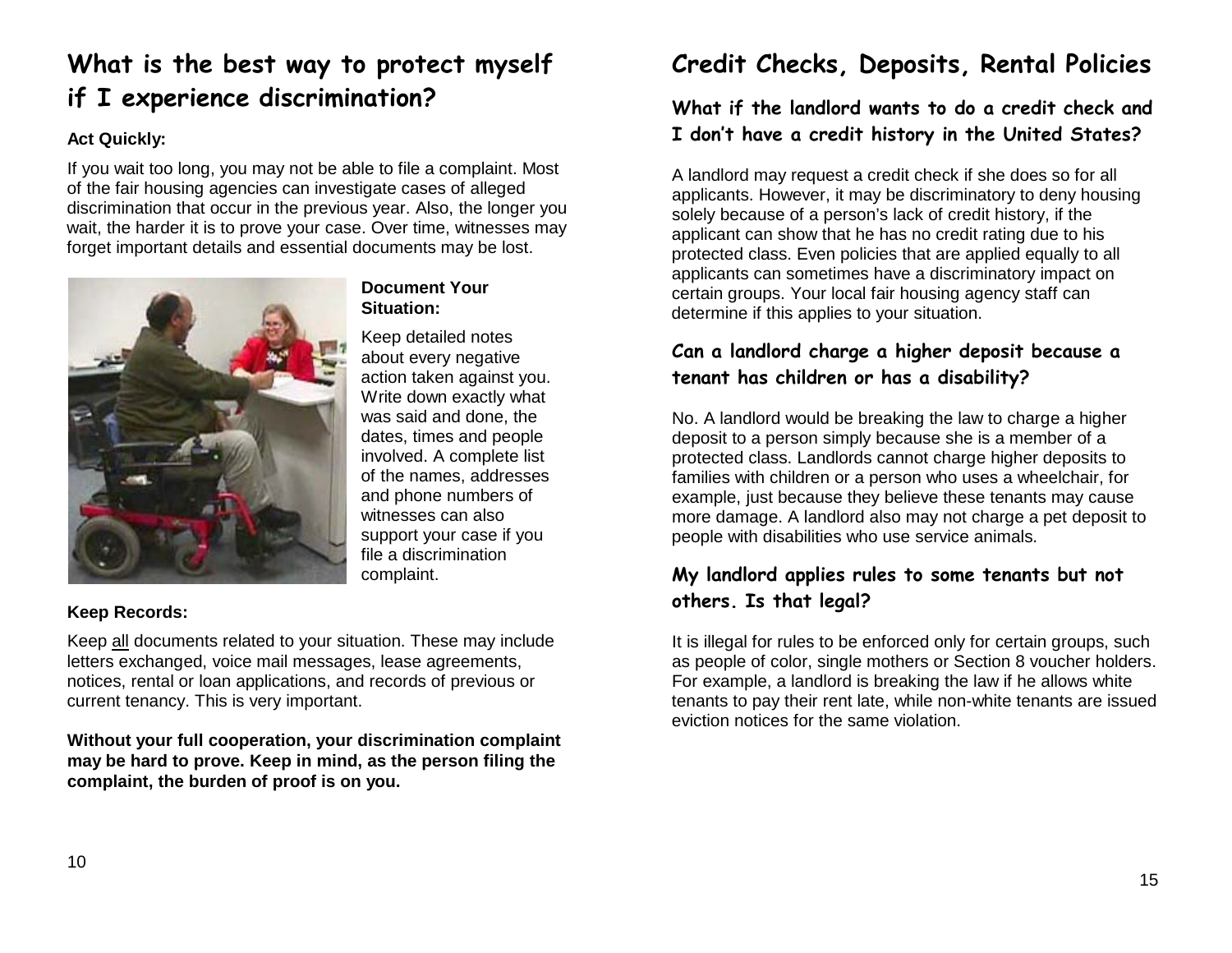# **Rental Applications and Interviews**

### **Can a landlord ask about my nationality, my disability or my marital status in an interview?**

With some exceptions, a landlord should not inquire verbally or in writing about any of the protected class groups listed on page 3. Remember, housing providers must treat all applicants alike, with no preferences based on race, age, sexual orientation, etc. If you believe you were asked inappropriate questions, consider calling your local fair housing agency for assistance.

### **A manager told me over the phone that apartments were available, but when I showed up in person, he said they were all taken. Could this be discrimination?**

Yes, it could be. A common discriminatory act is for a landlord to claim that a unit has been rented when it is still available. Too often, this affects immigrants, people of color, families with children, and people with disabilities. It is also illegal for a landlord to give different information about vacancy dates, move-in costs or waiting lists based on a home seeker's sex, religion, race, etc.

### **My friend and I both applied for an apartment in the same building, but the landlord ran a credit check on me and not her. Could this be because I have kids and she doesn't?**

It could be, but without an investigation, it is difficult to know for sure. It's illegal for a landlord to use different screening policies based on a person's protected class, including the presence of children under 18 in your family. If fair housing agency staff determines you were treated unfairly for this reason, the landlord's action would be considered discriminatory.

# **What will happen if I file a complaint?**

The fair housing agency staff will talk with you over the phone or in person to determine if your situation meets the criteria to begin a discrimination investigation. If it does, and you decide to file:

- Agency staff will prepare a complaint for you to sign, then they will send it to the person or company against whom you are filing (the "respondent"). An investigator will be assigned to your case.
- Agency staff will give you and the respondent an opportunity to try to resolve the issues before any formal investigation begins. Depending on the nature of the case, a resolution may include compensation and other remedies.
- If either side does not agree to a resolution, the investigator will begin a formal investigation, serving as a neutral factfinder. The investigator will gather information from both sides to determine if discrimination occurred.
- The evidence the investigator gathers may include interviews with you, the respondents, witnesses and other involved parties. The investigator may request documents such as lease agreements, correspondence, notices and applications. This information will serve as the basis for the agency's finding (or ruling) on the case.
- If agency staff makes a determination that discrimination did not occur, you may appeal the decision through the agency's appeal process.
- If agency staff finds that discrimination occurred, they will attempt to negotiate a resolution of the complaint intended to correct or compensate for the unlawful action.
- If a resolution is not reached, each agency takes further legal action and will notify the parties about the process.